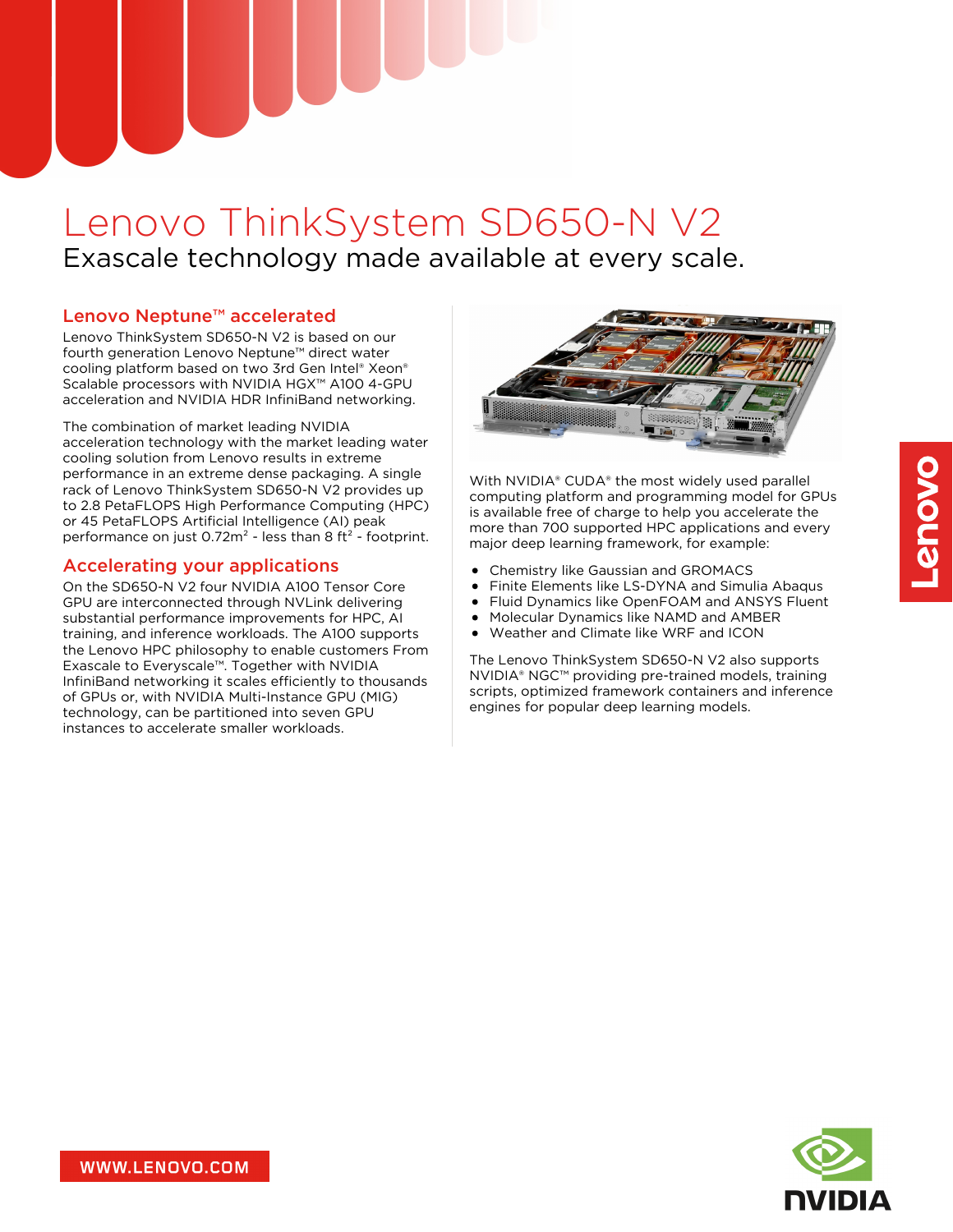#### Lenovo Neptune™: Leading water cooling technology

A decade of experience in direct water cooling sets Lenovo apart. With a meticulous focus on low-pressure drop and highest quality materials Lenovo achieves the best-in-class reliability. The SD650-N V2 leverages copper and brazed connections guaranteeing leak-free operations at extreme scale even at high pressure.

Another important differentiation is superior water loop design enabling up to 50°C inlet temperatures for the highest energy reuse efficiency. The new water loop design allows to optimize performance with increased frequency while ensuring temperature uniformity preventing Thermal Jitter for consistent application performance.

Water Cooling is an end to end process that already starts at manufacturing. Through Helium and Nitrogen pressure tests from the node to the full rack build the SD650-N V2 provides consistent quality at the highest standards. This approach also allows Lenovo to ship the systems pressurized without needing to send hazardous antifreeze-components to our customers.

## Solutions That Scale

Lenovo ThinkSystem SD650-N V2 is delivered as fully integrated Lenovo Scalable Infrastructure (LeSI) solution. LeSI provides Best Recipe guides to warrant interoperability of hardware, software and firmware among a variety of Lenovo and third-party components. In addition to interoperability testing, LeSI hardware is pre-integrated, pre-cabled, pre-loaded with the best recipe and optionally an OS-image and tested at the rack level in manufacturing, to ensure a reliable delivery and minimize installation time in the customer data center.

Enabled with Lenovo intelligent Computing Orchestration (LiCO), you can support multiple users and scaling within a single cluster environment. LiCO is a powerful platform that manages cluster resources for HPC and AI applications. LiCO provides workflows for both AI and HPC, and supports multiple AI frameworks, allowing you to leverage a single cluster for diverse workload requirements.

## Data Center Reliability Leader

At Lenovo, we take a customer-centric approach, which is why ThinkSystem servers consistently rank #1 in reliability. Also, Lenovo is the leading provider of Supercomputers in the TOP500. The ThinkSystem SD650-N V2 provides the latest in performance and reliability in a scalable solution for enterprise and research.